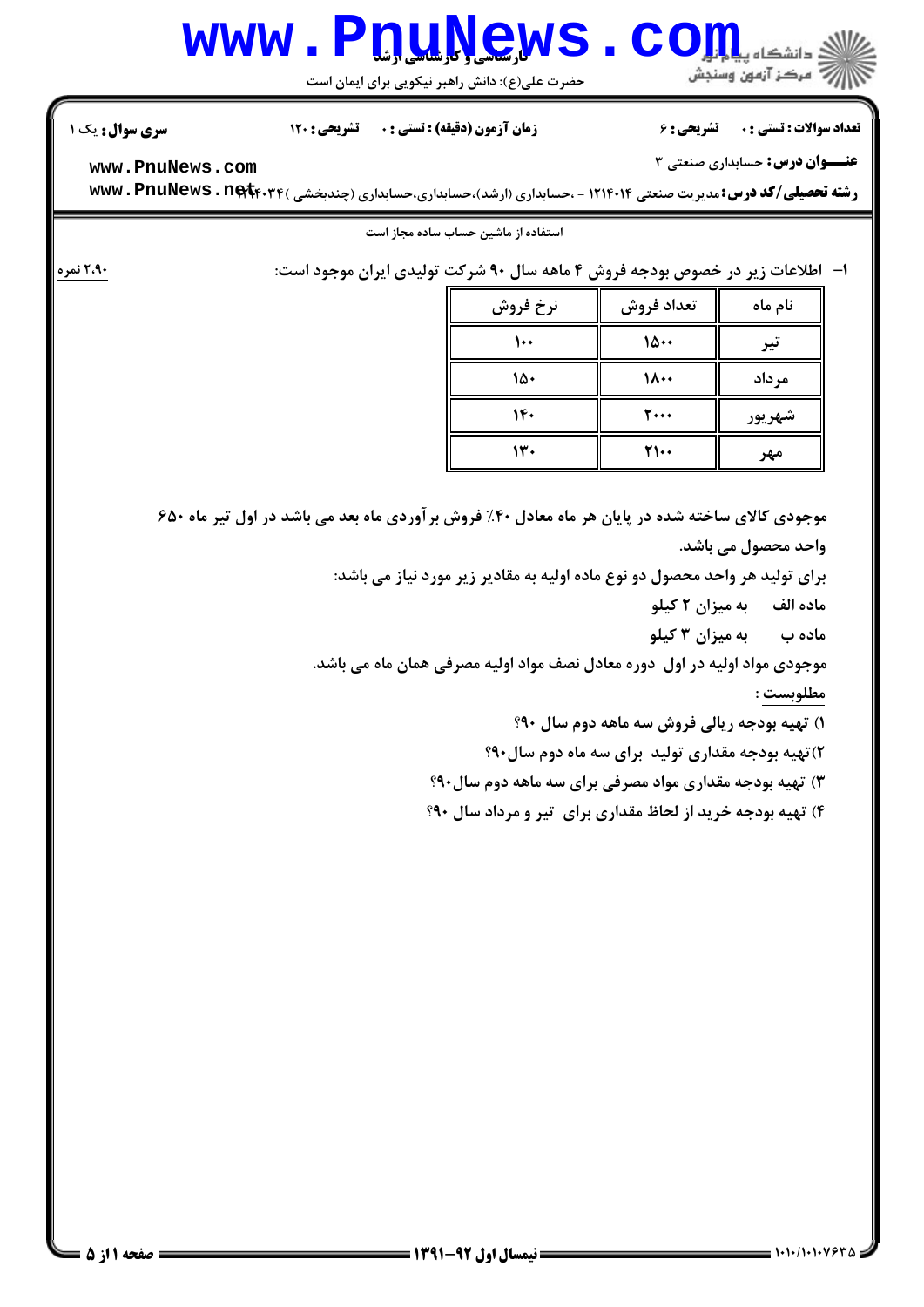

مطلوبست :

الف) محاسبه دوره بازیافت سرمایه

ب) محاسبه ارزش فعلى خالص ج) محاسبه شاخص سود آوري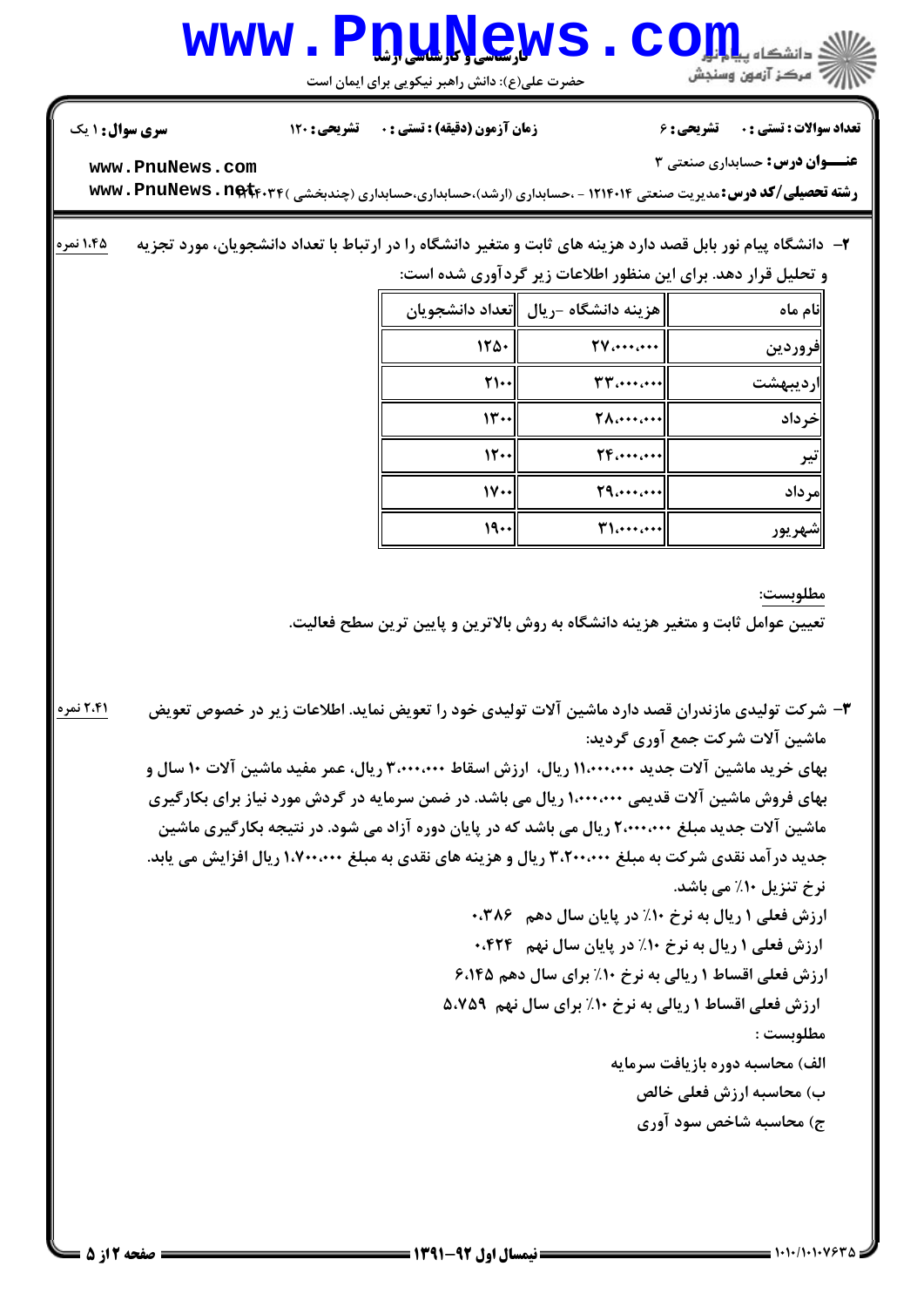## www.P<u>nuNe</u>ws.com

حضرت علي(ع): دانش راهبر نيكويي براي ايمان است

نعداد سوالات : تستي : · تشريحي : ۶ زمان آزمون (دقيقه) : تستي : • تشريحي : 120

**عنـــوان درس:** حسابداری صنعتی ۳

**[www.PnuNews.com](http://pnunews.com)**

ر**شته تحصیلی/کد درس:**مدیریت صنعتی ۱۲۱۴۰۱۴ - ،حسابداری (ارشد)،حسابداری،حسابداری (چندبخشی ) **www . PnuNews . net**r.۳۴

## :

 ; m/ 6 &%?( > WH+ 
B/ D#/ 67 4 `4 <= D \*,.& -4

و مدد شده ۱۳۹۰ میلی است.<br>وی بودجه شده ۱۳۹۰

|       |             | ر - ی · · ·                             |                                        |             | $\cdots$ $\cdots$ $\cdots$ $\cdots$ |        |                  |                     |
|-------|-------------|-----------------------------------------|----------------------------------------|-------------|-------------------------------------|--------|------------------|---------------------|
|       |             | نرخ بهای تمام  بودجه بازار  واقعی بازار |                                        |             | نرخ بهای تمام شده   تعداد فروش  نرخ |        | تعدا فروش    نرخ | نام                 |
|       |             | اشده                                    | فروش                                   |             |                                     | فروش   |                  | محصول <sub> ،</sub> |
| v…l   | ان ۵۰۰۰     | $ V \cdots $                            | $\mathsf{r}\mathsf{r}\cdots\mathsf{r}$ | $ Y\Delta $ | $\mathsf{r}\cdots\mathsf{r}$        | ا⊷۵۰   | 1+++1            | الف                 |
| السدا | ا۰۰۰۱۱ ۱۵۰۰ | $19 - 1$                                | $\mathsf{Y}\mathsf{Y}\cdots\mathsf{U}$ | $rr\omega$  | ا۱۸۰۰                               | ا۰۰۰ ک | r                |                     |

مطلوبست :

الف) محاسبه انحراف نرخ فروش و حجم فروش محصول الف و ب.

ب) محاسبه انحراف اندازه بازار و سهم از بازار.

ج) انحراف تركيب فروش محصوول الف و ب.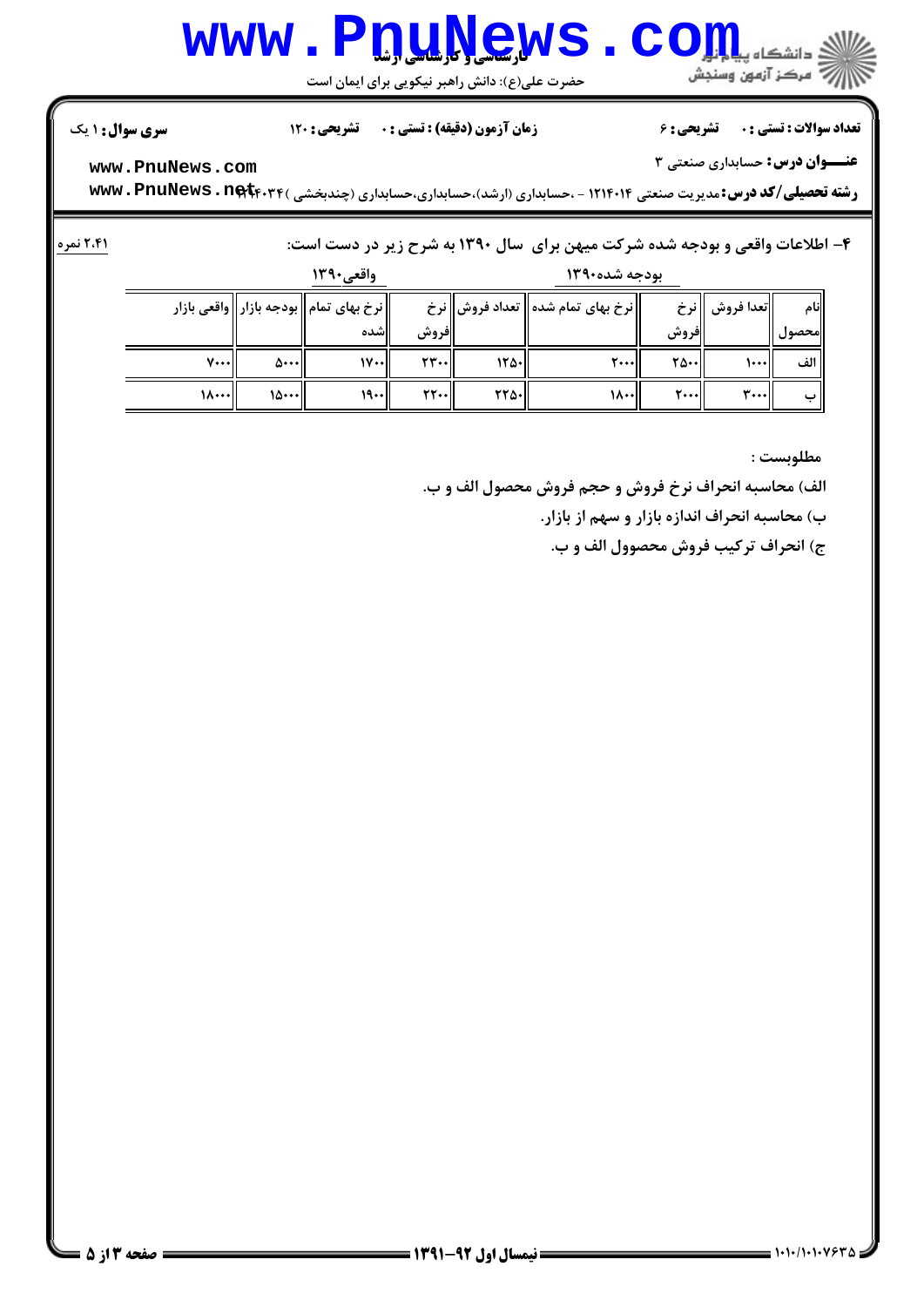## www.P<u>nuNe</u>ws.com

حضرت علي(ع): دانش راهبر نيكويي براي ايمان است

| <b>سری سوال : ۱ یک</b> | <b>تشریحی : 120</b> | زمان آزمون (دقيقه) : تستى : 0                                                                                                                                                                                                                                                                                                                                                                                                                                               |                                                                                                                            | <b>تعداد سوالات : تستی : . ۔ ۔ تشریحی : 6</b>                                                                                                         |
|------------------------|---------------------|-----------------------------------------------------------------------------------------------------------------------------------------------------------------------------------------------------------------------------------------------------------------------------------------------------------------------------------------------------------------------------------------------------------------------------------------------------------------------------|----------------------------------------------------------------------------------------------------------------------------|-------------------------------------------------------------------------------------------------------------------------------------------------------|
| www.PnuNews.com        |                     |                                                                                                                                                                                                                                                                                                                                                                                                                                                                             |                                                                                                                            | <b>عنـــوان درس:</b> حسابداری صنعتی ۳                                                                                                                 |
|                        |                     | <b>رشته تحصیلی/کد درس:</b> مدیریت صنعتی ۱۲۱۴۰۱۴ - ،حسابداری (ارشد)،حسابداری،حسابداری (چندبخشی ) <b>www . PnuNews . net</b> f.                                                                                                                                                                                                                                                                                                                                               |                                                                                                                            |                                                                                                                                                       |
| ۱.۹۳ نمره              |                     | ۵– شرکت وطن در نظر دارد بودجه دریافتهای نقدی خود را برای مرداد ماه تهیه کند. در این شرکت کلیه فروشها به<br>طور نسیه صورت می گیرد و فروشهای هر ماه در آخرین روز همان ماه صورتحساب و برای مشتریان ارسال می<br>شود چنانچه مشتریان ظرف مدت یک ماه وجه صورتحساب را پرداخت کنند از ۲٪ و چنانچه ظرف دو ماه<br>پرداخت کند از ۱٪ تخفیف بهره مند خواهند شد. نحوه وصول مبلغ فروشها براساس تجربیات گذشته به شرح<br>مبلغ فروش برآوردی برای ماههای فرودین لغایت مرداد ماه به شرح زیر است: | ٢٪ مبلغ فروش نيز غير قابل وصول مي باشد.<br>مبلغ فروش ريال<br>$\mathbf{y}$<br>$F_{i} \cdots$<br>$F.A \cdots$<br>۱۰۰، ۱۰۰، ۶ | زير است:<br>۵۵٪ مبلغ فروش در ماه بعد<br>۳۵٪ مبلغ فروش در دو ماه بعد<br>٨٪ مبلغ فروش در سه ماه بعد<br> نام ماه<br>فروردين<br>ارديبهشت<br>أخرداد<br>تیر |
|                        |                     |                                                                                                                                                                                                                                                                                                                                                                                                                                                                             | $\Delta$ . T $\cdots$ $\cdots$                                                                                             | مرداد                                                                                                                                                 |
|                        |                     |                                                                                                                                                                                                                                                                                                                                                                                                                                                                             | مطلوبست : محاسبه بودجه دریافتهای نقدی مردادماه.                                                                            |                                                                                                                                                       |